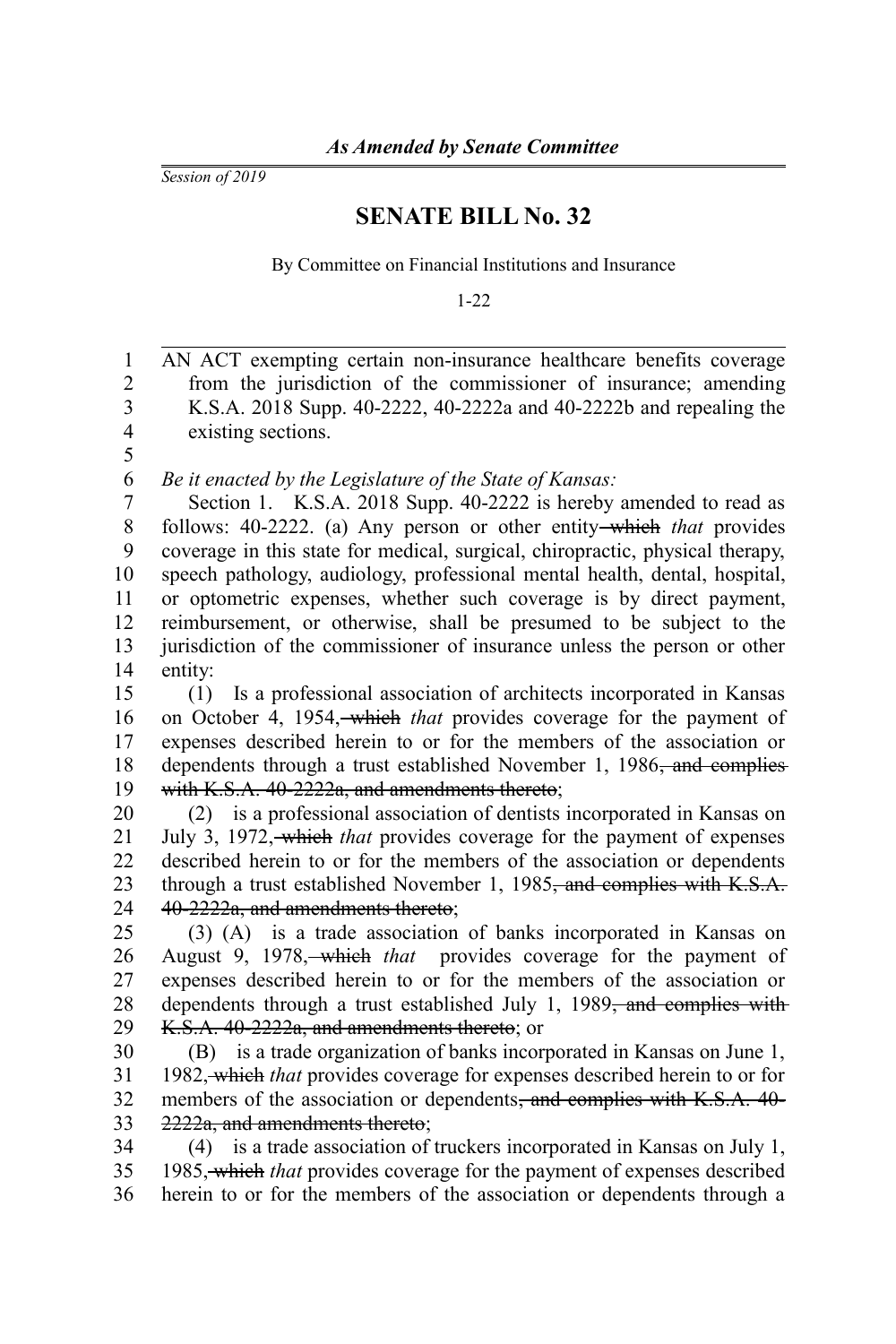trust established January 1, 1990<del>, and complies with K.S.A. 40-2222a, and</del> amendments thereto; 1 2

(5) is an association of physicians practicing in the Kansas City metropolitan area, incorporated in Missouri on March 5, 1891, and qualified as a foreign corporation in Kansas on May 19, 1987, which *that* provides coverage for the payment of expenses described herein to or for the members of the association, their employees and dependents through a trust established November 1, 1984<del>, and complies with K.S.A. 40-2222a,</del> and amendments thereto; 3 4 5 6 7 8 9

(6) is organized as a farmers' cooperative under the Kansas cooperative marketing act, K.S.A. 17-1601 et seq., and amendments thereto, on January 13, 1983, and is an association of farmers' cooperatives and other like associations operated on a cooperative basis and their affiliated companies, which *that* provides benefits for employees, and family members of such employees, of such associations<del>, and complies</del> with K.S.A. 40-2222a, and amendments thereto; 10 11 12 13 14 15 16

(7) is any other qualified trade, merchant, retail, or professional association or business league incorporated in Kansas which complies with K.S.A. 40-2222a, and amendments thereto; 17 18 19

(8) conclusively shows by submission of an appropriate certificate, license, letter or other document issued by the United States department of labor that such person or entity is not subject to Kansas law;  $\sigma$ 20 21 22

(9) conclusively shows that it is subject to the jurisdiction of an agency of this state or the federal government. For purposes of this act, tax exempt status under section 501(c) of the federal internal revenue code of 1986 shall not be deemed to be jurisdiction of the federal government*; or* 23 24 25 26

*(10) is a nonprofit agricultural membership organization incorporated in Kansas on June 23, 1931, or an affiliate thereof, that provides healthcare benefit coverage that shall not be considered insurance, for the payment of expenses described herein to or for the members of the organization and their dependents*. *Notwithstanding any provision of law to the contrary, the healthcare benefit coverage described in this paragraph shall not be considered insurance. The risk under such coverage may be reinsured by a company authorized to conduct reinsurance in Kansas. Providers of healthcare benefit coverage shall file a signed, certified actuarial statement of plan reserves annually with the commissioner of insurance.*  27 28 29 30 31 32 33 34 35 36 37

(b) For the purposes of this section, a qualified trade, merchant, retail or professional association or business league shall mean any bona fide trade, merchant, retail or professional association or business league that: 38 39 40

- (1) Has been in existence for at least five calendar years; and
- (2) is comprised of five or more employers. 42

41

Sec. 2. K.S.A. 2018 Supp. 40-2222a is hereby amended to read as 43